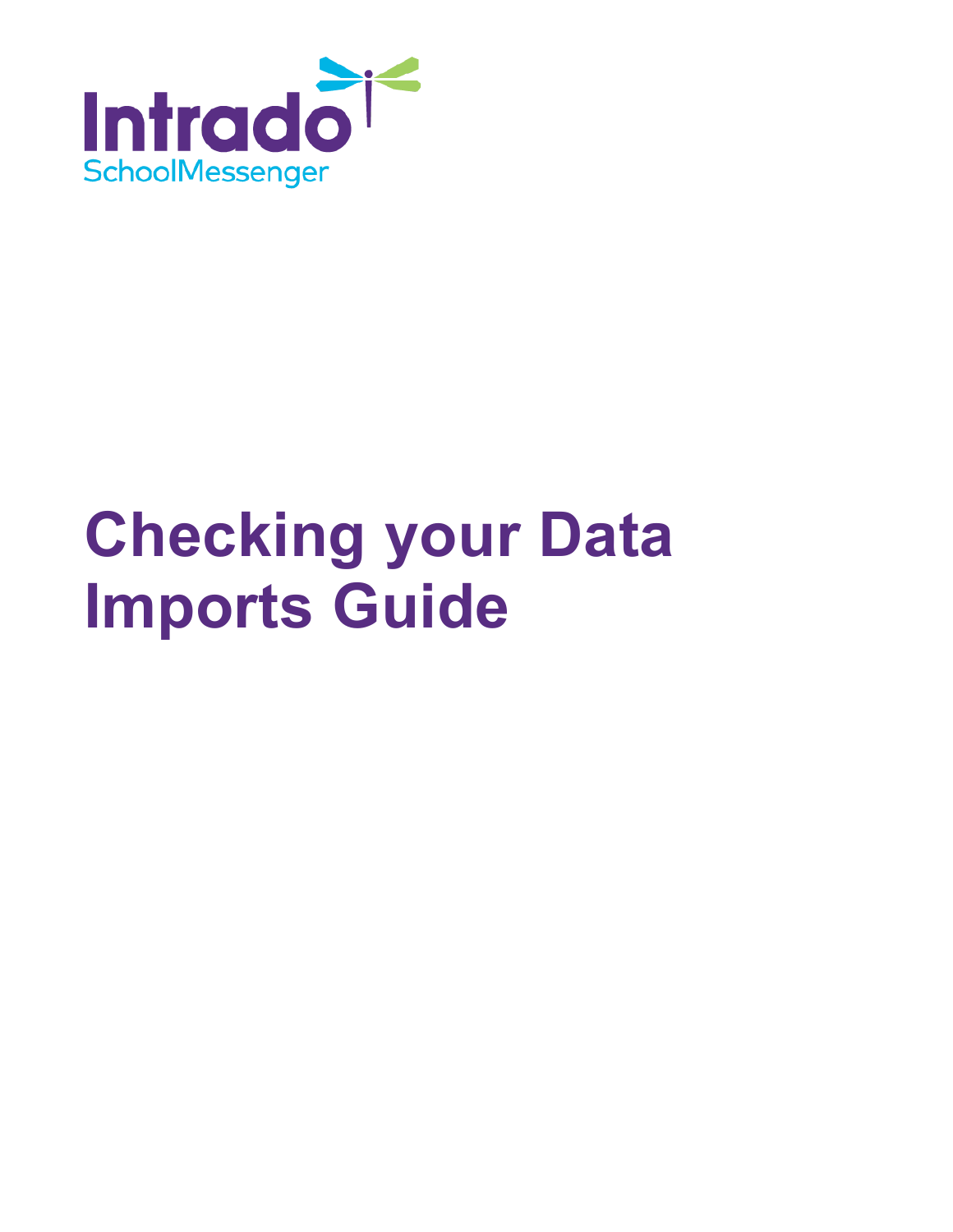

# **Introduction**

Your data imports in Communicate provide the important function of establishing your system contacts and other information that you can use in your broadcasts. You may need to check certain parts of the imports for various reasons.

Typically, only System Administrators or other top-level Users have access to see the imports. In order to proceed with the following steps, you will need access to the **Admin** tab and the **Imports** sub-tab. If you do not have this access, you will not see one or the other, and you will need to refer to your System Administrator.

| <b>Dashboard</b> |                 | <b>Broadcasts</b> | <b>Reports</b> | <b>System</b> | <b>Admin</b> |
|------------------|-----------------|-------------------|----------------|---------------|--------------|
| Users            | <b>Profiles</b> | Settings          | <i>Imports</i> |               |              |

You can check the **File Date** and **Last Run Date** (including times), the imported file itself, and the mapping of that file to fields in Communicate.

## **Checking the File and Last Run Dates/Times**

The **File Date** refers to the date and time that the last file was imported into Communicate.

The **Last Run** date refers to the date and time that the last known file was run in the live Communicate database to be available for use.

In other words, if a file is uploaded but not run, then the contacts will not be updated until it is run.

#### **Checking the Dates/Times**

Navigate to the **Admin** tab, then the **Imports** sub-tab.

Below, the imports will be listed.

You will see a table of each import with the following information: Names of the imports, their descriptions, types, methods, statuses, last run and file date.

| <b>Name</b>         | <b>Description</b> | <b>Type</b> | Method                       | <b>Status</b> | <b>Last Run</b>            | <b>File Date</b>           |
|---------------------|--------------------|-------------|------------------------------|---------------|----------------------------|----------------------------|
| Staff               |                    | User        | <b>Full Sync</b>             | Idle          | Apr 16,<br>2013 3:56<br>pm | Nov 24,<br>2021 9:16<br>am |
| <b>Student Data</b> |                    | Person      | Update,<br>create,<br>delete | Idle          | Nov 16,<br>2020 3:10<br>pm | Oct 10,<br>2022 2:48<br>pm |